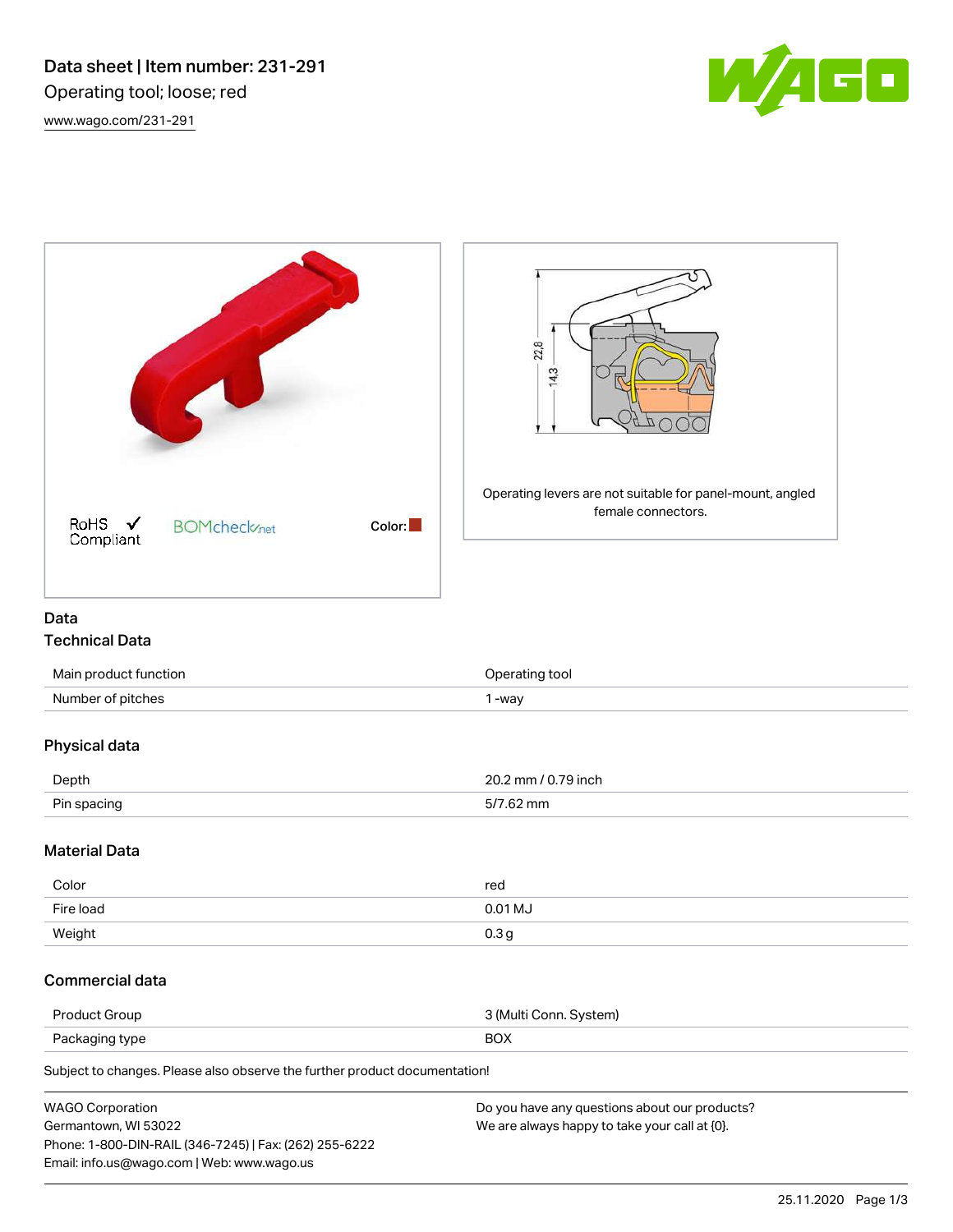# Data sheet | Item number: 231-291

[www.wago.com/231-291](http://www.wago.com/231-291)



| Country of origin     | DE            |
|-----------------------|---------------|
| <b>GTIN</b>           | 4045454830090 |
| Customs tariff number | 82055980000   |

## Approvals / Certificates

## Country specific Approvals

|           |                                        |                                 | Certificate |
|-----------|----------------------------------------|---------------------------------|-------------|
| Logo      | Approval                               | <b>Additional Approval Text</b> | name        |
| <b>AP</b> | <b>CSA</b><br>DEKRA Certification B.V. | C22.2                           | 1466354     |

### Ship Approvals

|                         |                 |                                 | Certificate |
|-------------------------|-----------------|---------------------------------|-------------|
| Logo                    | Approval        | <b>Additional Approval Text</b> | name        |
|                         | LR              | IEC 61984                       | 96/20035    |
| "<br><b>E INCHERITE</b> | Lloyds Register |                                 | (E5)        |

## Compatible products

# Marking accessories

| d de la concela de la concela de la concela de la concela de la concela de la concela de la concela de la conc       | Item no.: 210-833<br>Marking strips; on reel; 6 mm wide; plain; Self-adhesive; white | www.wago.com/210-833 |
|----------------------------------------------------------------------------------------------------------------------|--------------------------------------------------------------------------------------|----------------------|
| <b>Contract on the Contract of the Contract of The Contract of The Contract of The Contract of The Contract of T</b> | Item no.: 210-834<br>Marking strips; on reel; 5 mm wide; plain; Self-adhesive; white | www.wago.com/210-834 |
|                                                                                                                      |                                                                                      |                      |

# Downloads CAD files

| 2D/3D Models 231-291 | URL | Download |
|----------------------|-----|----------|
| CAE data             |     |          |
| ZUKEN Portal 231-291 | URL | Download |

Subject to changes. Please also observe the further product documentation!

WAGO Corporation Germantown, WI 53022 Phone: 1-800-DIN-RAIL (346-7245) | Fax: (262) 255-6222 Email: info.us@wago.com | Web: www.wago.us Do you have any questions about our products? We are always happy to take your call at {0}.